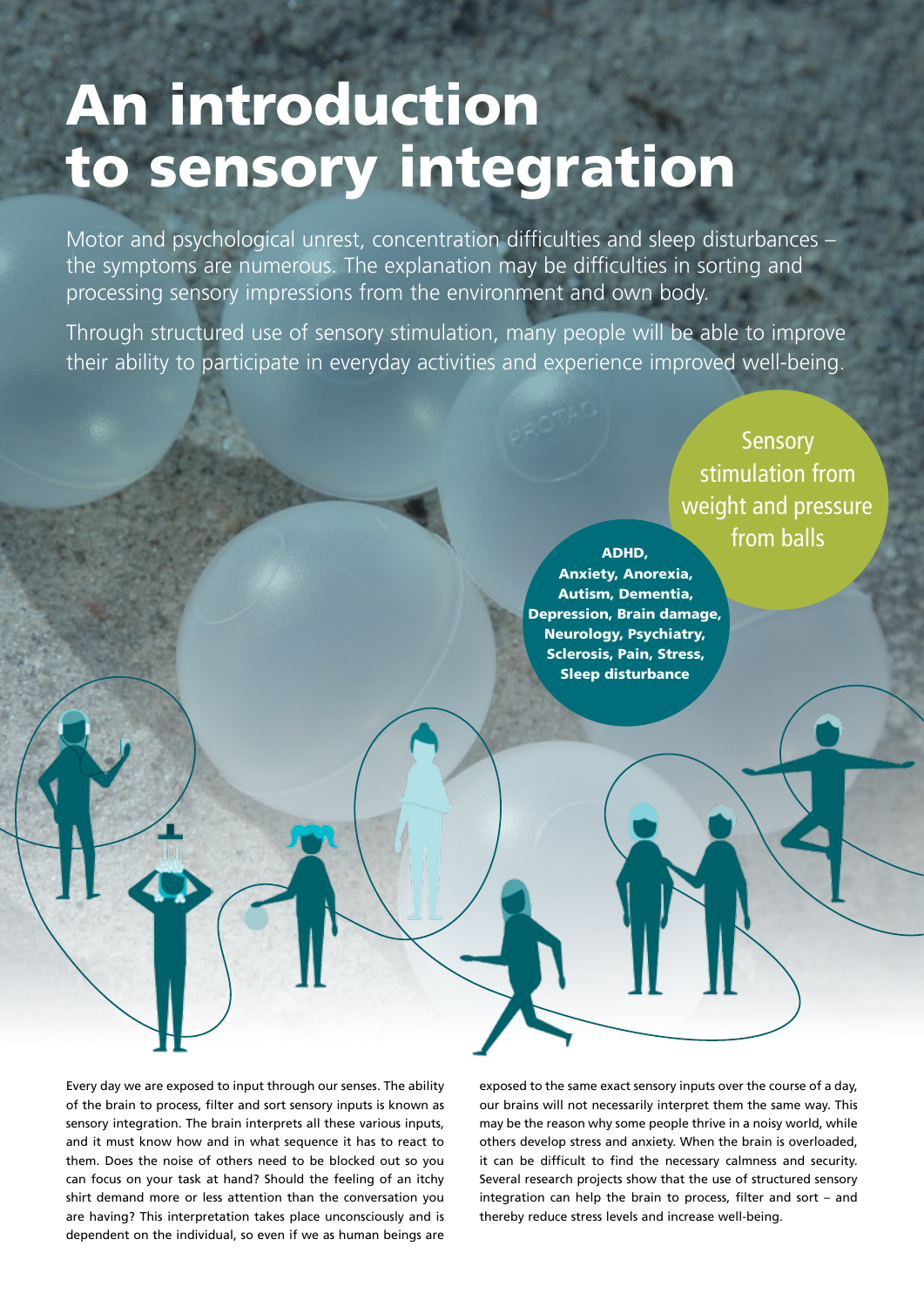Normaly, we say that we can see, hear, feel, smell and taste, but we actually have seven senses through which we interpret the world. The seven senses are broken down into near and remote senses. The remote senses are the four senses that inform the brain of the environment in which we find ourselves: vision, hearing, smell and taste. The near senses include vestibular, tactile and proprioception, which jointly form our body image.

While most people are aware of the difficulties associated with an impaired sense of hearing, for example, fewer understand how disturbances in the near senses are experienced. Sensory disturbances of the near senses may be a very serious and debilitating experience, and ensuring that these senses are neither over- nor under-stimulated is a top priority at all times. One well-known example may be that you will instantly lose focus if a fly lands on your skin, and you can only concentrate again once the fly is brushed away. This is due to an over-stimulation of your sense of touch, which you will act on automatically.

It may be more difficult to understand how under-stimulation of the proprioception is experienced. The proprioception informs the brain of activity in muscles and joints, which work cooperatively and dependently on our nervous system. We intuitively use the proprioception to create a sense of calm. If you are restless, you may get the urge to tap your foot or go for a walk. People with sensory disturbances such as ADHD, autism, dementia and psychiatric disorders may have even more difficulty sitting still for extended periods because their proprioception becomes under-stimulated more quickly, and they will therefore naturally seek movement. The brain does not, however, register the difference of whether the proprioception is actively stimulated through movement or passively, such as through massage, joint compression or a sensory stimulating tool that creates weight in the joints and deep pressure in the muscles.



Humans possess a lot of skills that can only come into play when the seven senses are neither under- nor over-stimulated. This can be compared to building a house. The roof structure consists of complex skills such as social skills, learning and self-care. But the ability to use such complex abilities requires a solid foundation. We lay this foundation primarily by ensuring the appropriate stimulation of our vestibular, construction, thereby bringing more complex abilities into play.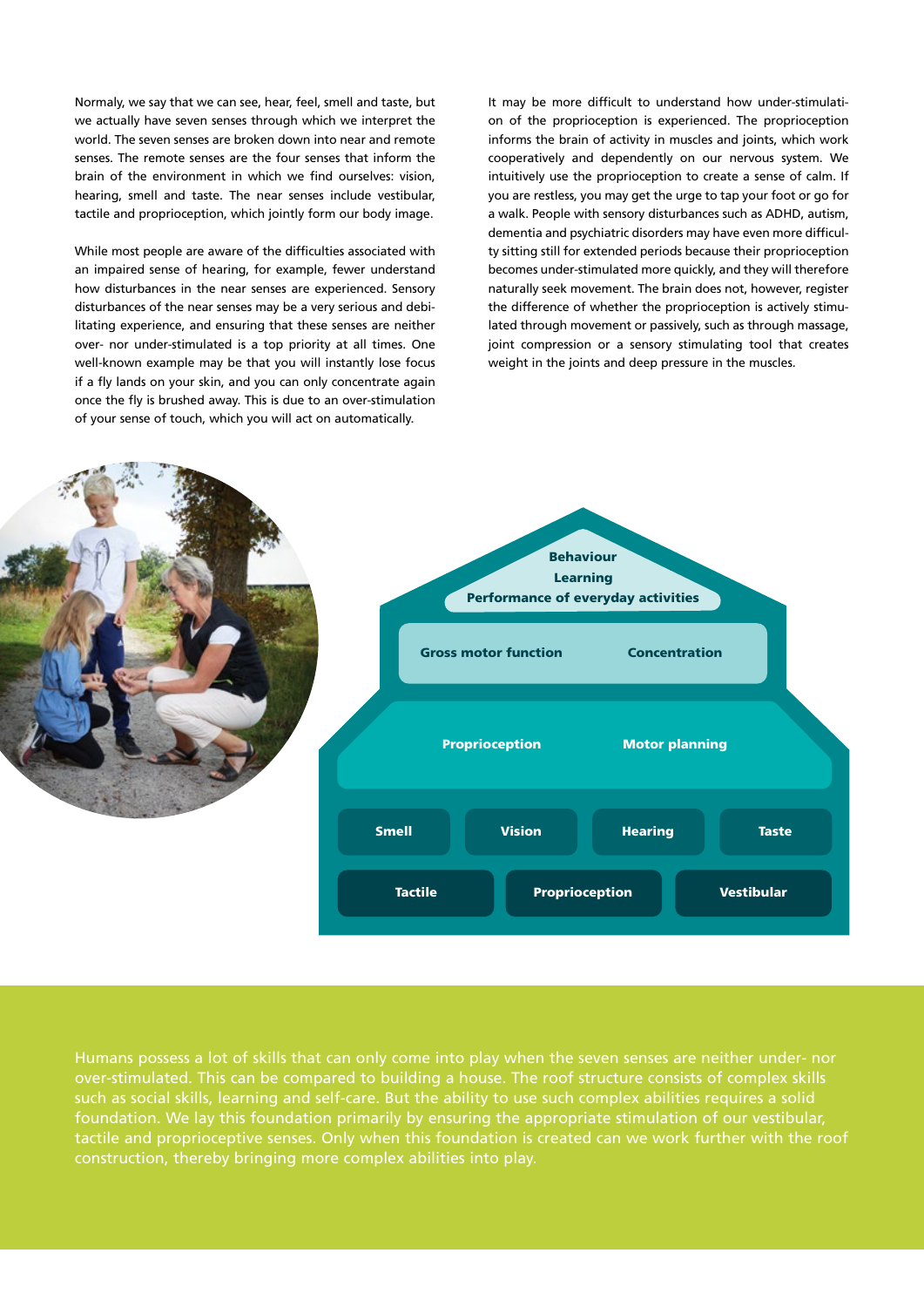Structured sensory stimulation of proprioception has a coordinating and calming effect, and is our foundation for successful sensory integration of all the senses.



Try to imagine that people are built from Lego blocks. When we are not receiving information through proprioception, the blocks begin to come loose, and we lose sense of our own body, which makes us insecure and restless. Stimulation of muscles and joints is like pulling the blocks back together and reintegrating our body image, which has a calming effect and makes us secure and resilient.

#### Vision

We are enlivened by striking colours such as bright red and yellow. We are soothed by subdued, cool colours such as blue and green.

#### Hearing

Non-rhythmic music awakens us. The sound of a heartbeat or soft music calms us down.

#### Smell and taste

We are re-energised by the taste and smell of sour, bitter stimuli such as citrus, coffee and strong cheese. We are calmed by sweet stimuli such as chocolate, vanilla, rose and lavender.

#### Vestibular

When we sway from side to side, or jump up and down, we are woken up. When we swing "in the direction of the nose" we become calm – such as in a rocking chair.

#### Tactile

We are reassured by rhythmic, uniform strokes in the direction of the hair, a tight embrace or by being swaddled. Unpredictable and inconsistent stimuli on the skin causes us stress.

#### Proprioception

Joint compression and change of muscle tension calms us down regardless of whether the stimulation is obtained through movement, or passively in the form of deep and dynamic pressure from sensory stimulating tools. Stimulation of proprioception always has a unifying and calming effect, and cannot be over-stimulated.